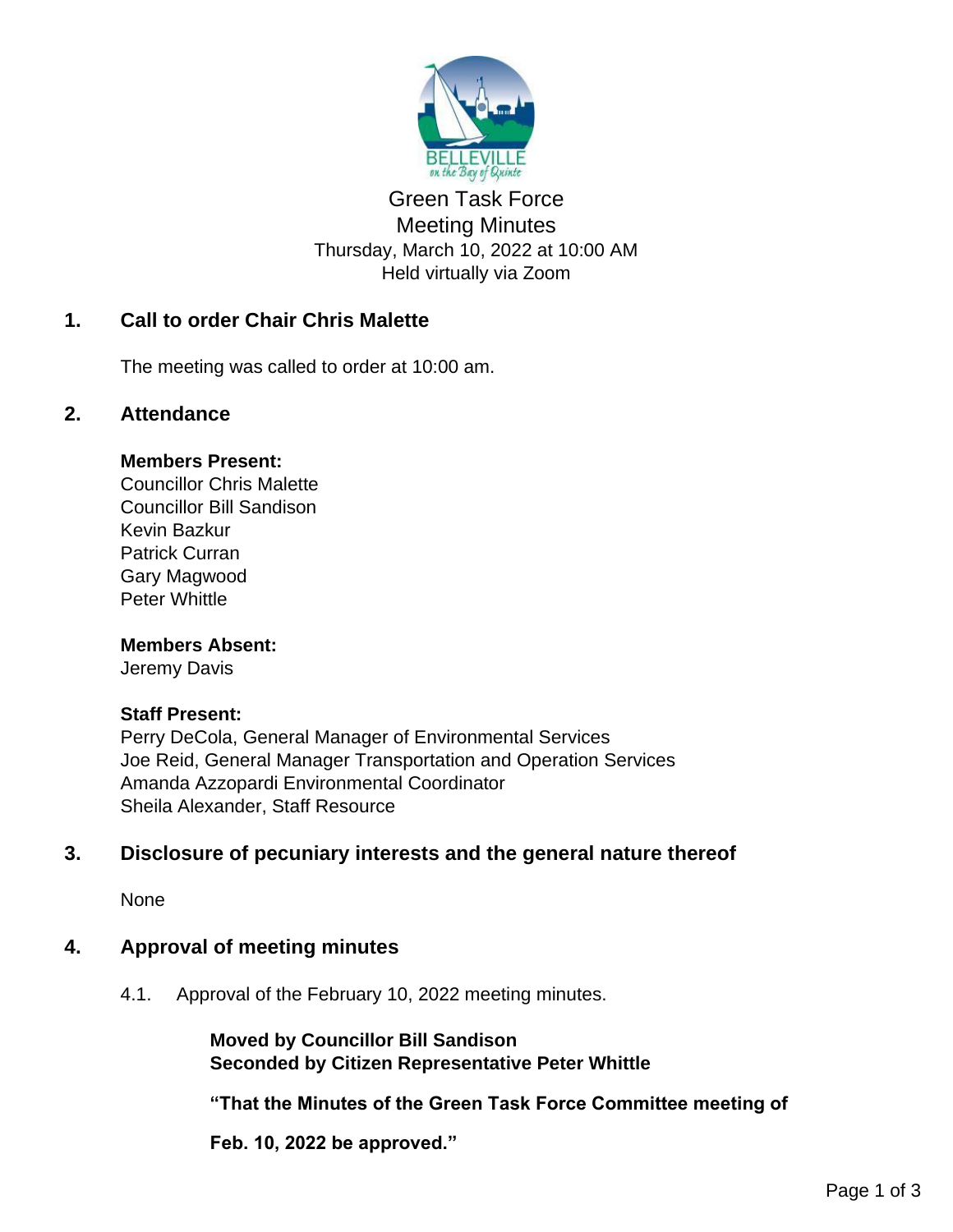# **Carried**

# **5. Correspondance**

#### 5.1. Spring Giveaway Day

Correspondence was received from Colleen Mcnutt requesting the committee consider a second giveaway day. Chair Malette suggested we build on the success of the 2021 day and Councillor Sandison offered he is a strong supporter of 2 days per year. Perry suggested a conversation between Green Task Force committee, Environmental Services, Transportation and Operation Services staff and Property Standard officers to determine next steps. Discussion followed and it was agreed that there should be two separate events. Staff was requested to provide information at the April meeting.

5.2. Quinte Field Naturalists Tree Planting Event Correspondence was received from QFN describing a funding opportunity through Home Hardware involving Tree Canopy. It was suggested we combine the 2 events which includes the tree planting relay. Councillor Malette suggested that a tree planting event on Earth Day April 22 with QFN could be an effective partnership. Discussion followed.

# **6. Items for discussion**

## 6.1. Community Gardens

Staff reported that applications closed on Feb 24, 2022. Applicants will receive confirmation of their location, plot and end of season clean up expectations this week. There are no applications on the wait list and we welcomed several new gardeners this year. Discussion followed.

6.2. Trash Bash

Staff confirmed the date is May 14, 2022 and locations include QSWC for pick up/drop off, Gerry Masterson Centre and QER. Bins will be donated by Maple Bin Service. For the first time, a bin will be made available in Ward 2 at the Gerry Masterson Centre for pick up and drop off. Committee members are encouraged to provide availability and location to staff.

#### 6.3. Seedling Giveaway Location

Staff reported that the event will take place April 30, 2022 and we have secured 2000 seedlings with pick up locations at Market Square.

## 6.4. Great Lakes Local Action Fund

Chair Malette was pleased that Quinte Federation of Naturalists were willing to join in this partnership to secure additional litter traps. Staff reported we met the tight timeline and submitted our application for funding to expand the number of litter traps. We partnered with the QFN who became the applicant and requested funding to purchase an additional 18 litter traps also known as Littatraps.